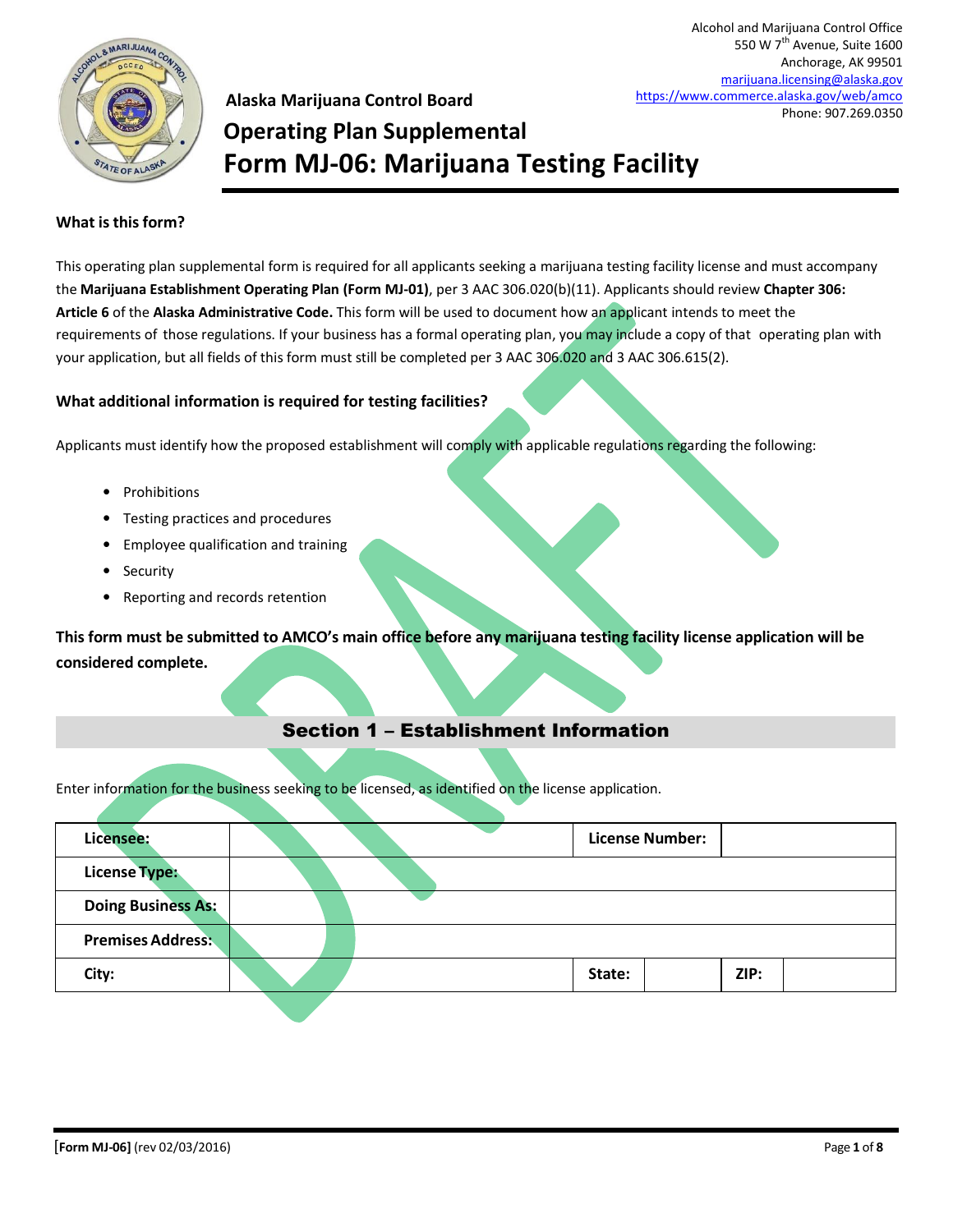

**Alaska Marijuana Control Board**

# **Operating Plan Supplemental Form MJ-06: Marijuana Testing Facility**

| <b>Section 2 - Prohibitions</b>                                                                                         |                |
|-------------------------------------------------------------------------------------------------------------------------|----------------|
| Applicants should review 3 AAC 306.610 and be able to answer "Agree" to all items below.                                |                |
| The marijuana testing facility will not:                                                                                | Agree Disagree |
| Sell, deliver, distribute or transfer any marijuana or marijuana product to a consumer, with or without<br>compensation |                |
| Allow any person to consume marijuana or marijuana product on its licenses premises                                     |                |
| <b>Section 3 - Testing Practices and Procedures</b>                                                                     |                |
|                                                                                                                         |                |

Review the requirements under 3 AAC 306.615, 3 AAC 306.635 – 3AAC 306.645, and 3 AAC 306.660, and identify how the proposed establishment will meet the listed requirements.

**Describe each test the marijuana testing facility will offer:**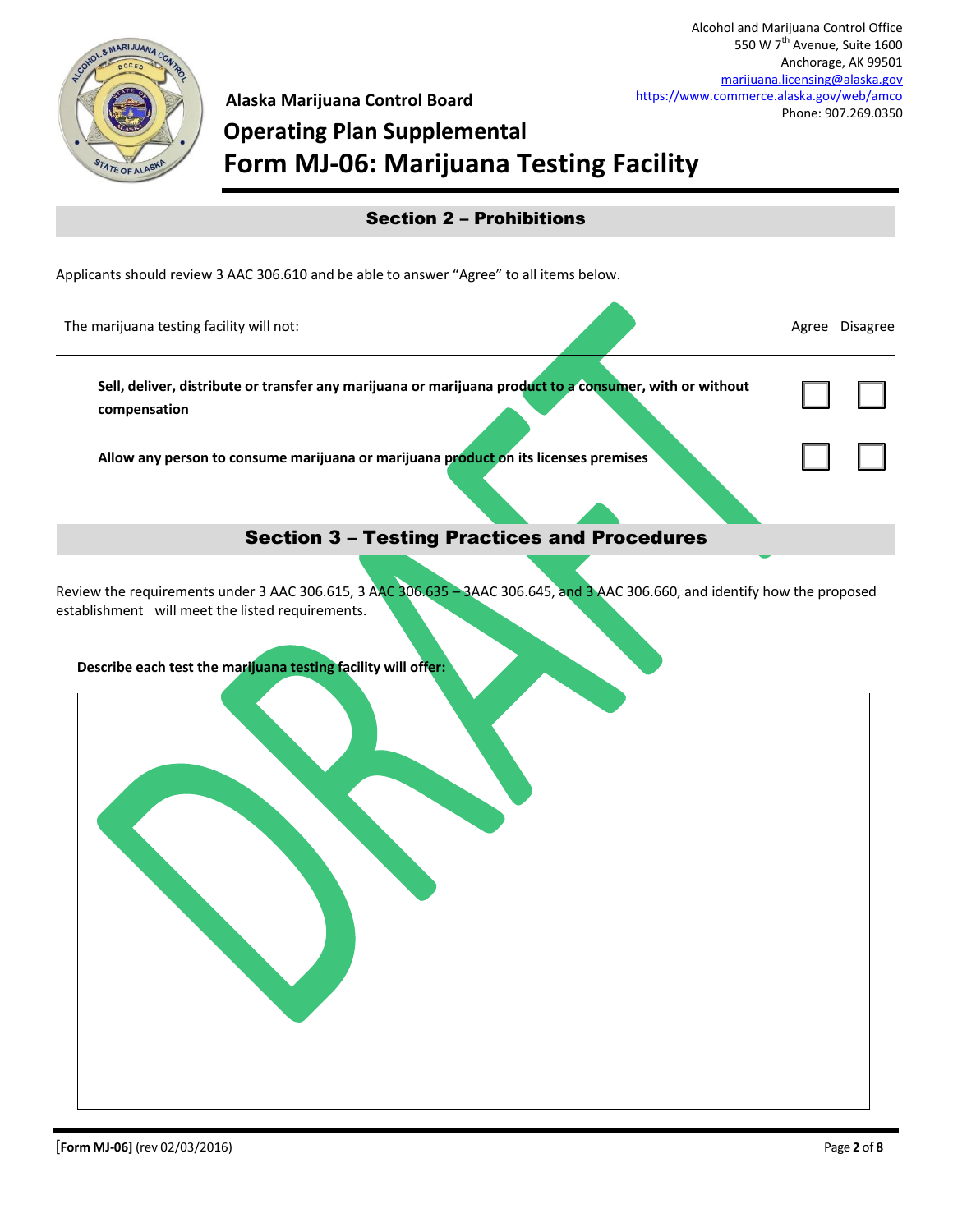

### **Alaska Marijuana Control Board Operating Plan Supplemental Form MJ-06: Marijuana Testing Facility**

#### **Standard Operating Procedure Manual (3 AAC 306.640):**

Applicants for marijuana testing facilities must have a written procedures manual with detailed instructions explaining how to perform each testing method the applicant or marijuana testing facility uses, and minimum standards for each test. Applicants should be able to answer "Agree" to all items below.

| The marijuana testing facility will ensure that the standard operating procedure manual:                      | Agree Disagree |
|---------------------------------------------------------------------------------------------------------------|----------------|
| Is available to each employee at all times                                                                    |                |
| Will cover at least the required procedures listed under 3 AAC 306.640                                        |                |
| Describe the marijuana testing facility's standard operating procedure for each test the facility will offer: |                |
|                                                                                                               |                |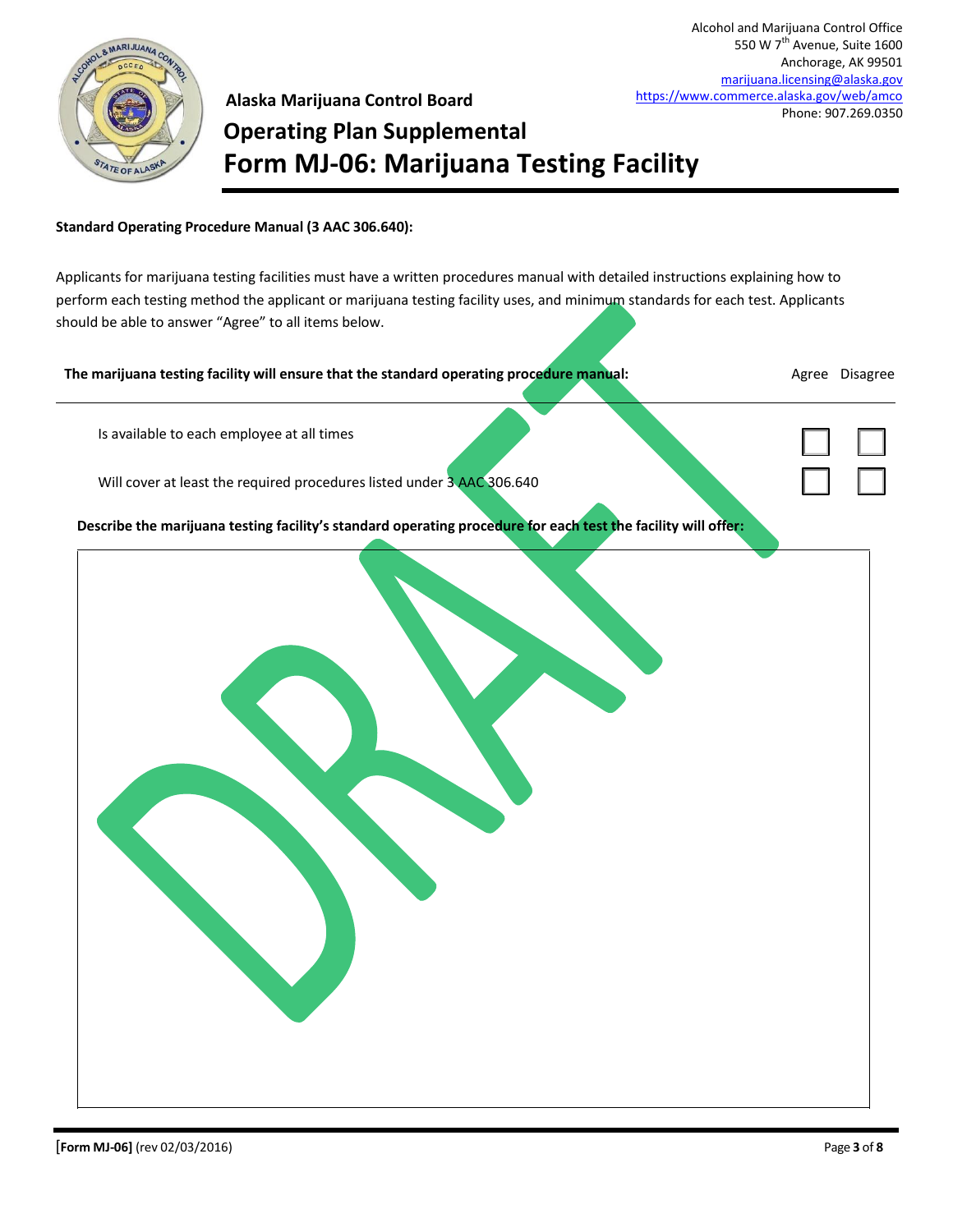

## **Alaska Marijuana Control Board Operating Plan Supplemental Form MJ-06: Marijuana Testing Facility**

**Laboratory Testing of Marijuana and Marijuana Products (3 AAC 306.645):**

A licensed marijuana testing facility must meet minimum standards for laboratory testing. Applicants should be able to answer "Agree" to all items below.

#### **The marijuana testing facility applicant has:** Agree Disagree Disagree Disagree Disagree Disagree Disagree Disagree

 $\Box$ 

Read and understands and agrees to the requirements listed under 3 AAC 306.645

**Describe the acceptable range of results for each test the marijuana testing facility will offer:**

| 7 |  |
|---|--|
|   |  |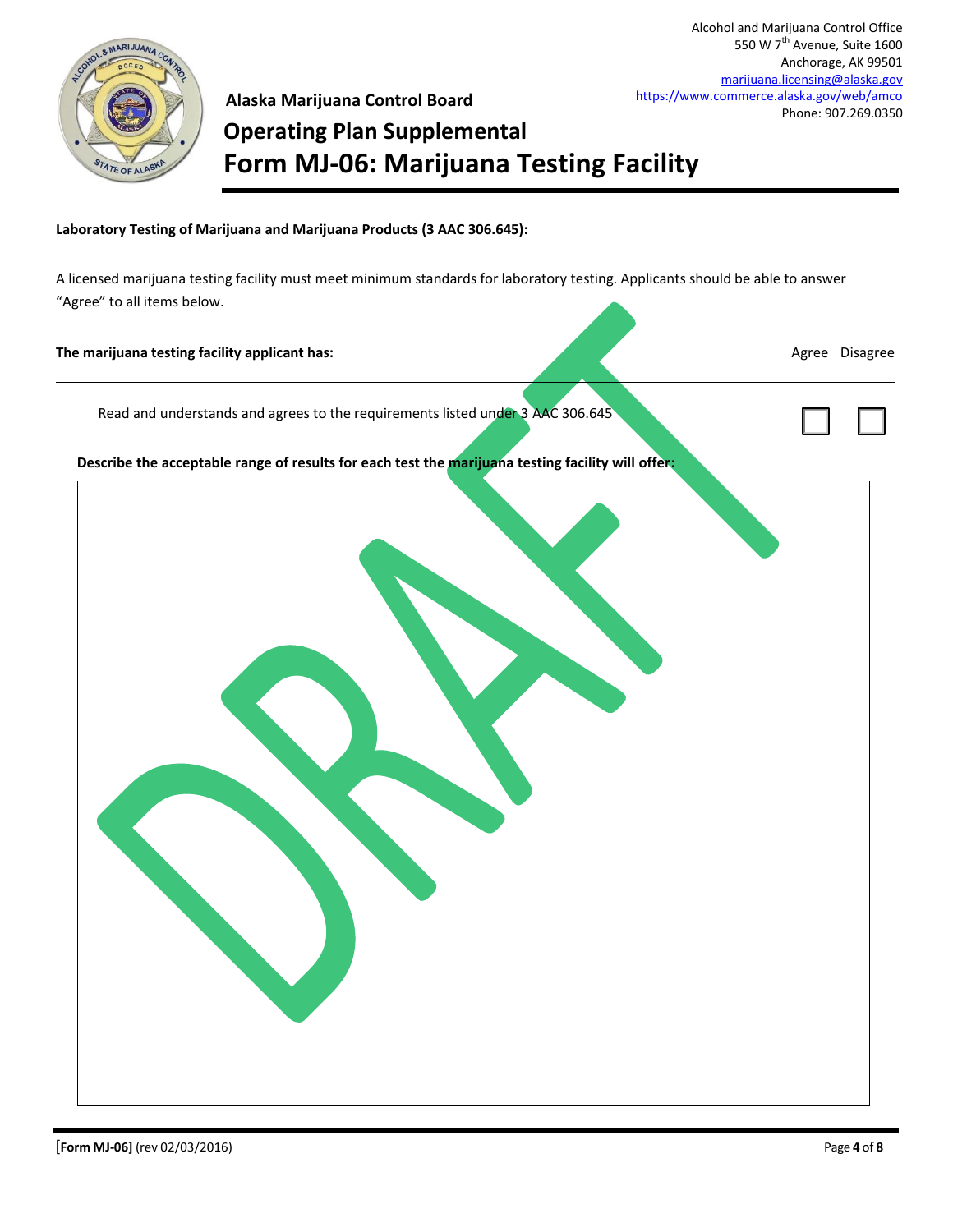

 $\Box$ 

☐ ☐

## **Alaska Marijuana Control Board Operating Plan Supplemental Form MJ-06: Marijuana Testing Facility**

#### **Failed Materials, Retests (3 AAC 306.660):**

Applicants should be able to answer "Agree" to all items below.

| If a sample tested by the marijuana testing facility does not pass the required tests, the facility will: |  |  | Agree Disagree |
|-----------------------------------------------------------------------------------------------------------|--|--|----------------|
|-----------------------------------------------------------------------------------------------------------|--|--|----------------|

Dispose of the entire harvest batch or production lot from which the sample was taken

Document the disposal of the sample using its marijuana inventory control system

### Section 4 – Employee Qualification and Training

Review the requirements under 3 AAC 306.625 <sup>-</sup> 3 AAC 306.630, and identify how the proposed establishment will meet the listed requirements.

**Proficiency Testing Program (3 AAC 306.625):**

|                                                 |  |  | Describe how the marijuana testing facility will ensure the scientific director and all testing analysts are proficient in utilizing |
|-------------------------------------------------|--|--|--------------------------------------------------------------------------------------------------------------------------------------|
| testing equipment and <b>analyzing samples:</b> |  |  |                                                                                                                                      |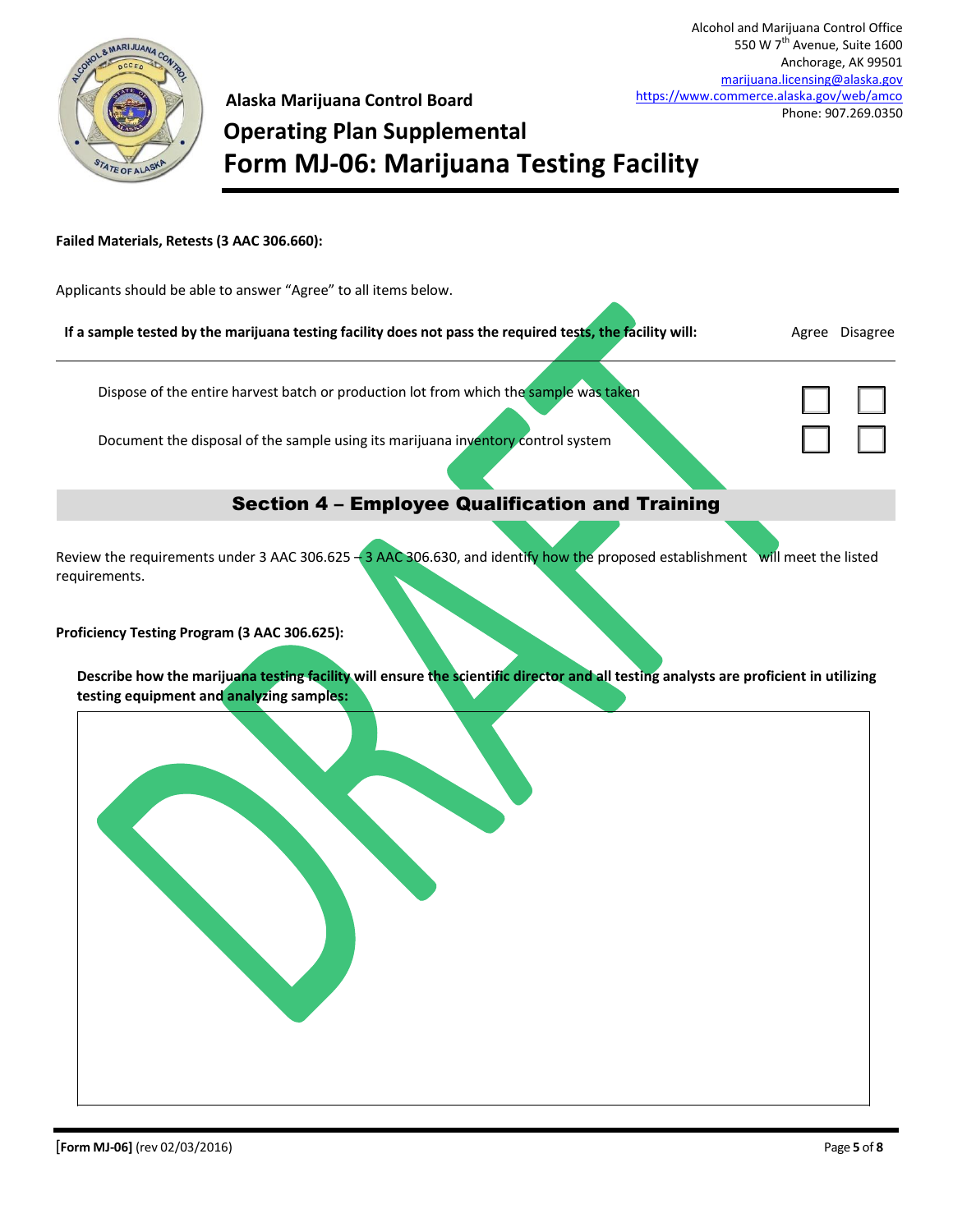

**Alaska Marijuana Control Board Operating Plan Supplemental Form MJ-06: Marijuana Testing Facility**

#### **Scientific Director (3 AAC 306.630):**

All marijuana testing facilities must employ a scientific director with responsibilities and qualifications set out in 3 AAC 306.630 and 3 AAC 306.640(b).

**Name the scientific director and describe how he/she meets the qualifications set out in 3 AAC 306.630(b).**



Section 5 – Security

Review the requirements under 3 AAC 306.650, and identify how the proposed establishment will meet the listed requirements.



**Describe how the marijuana testing facility will meet the chain of custody requirements as listed in this section:**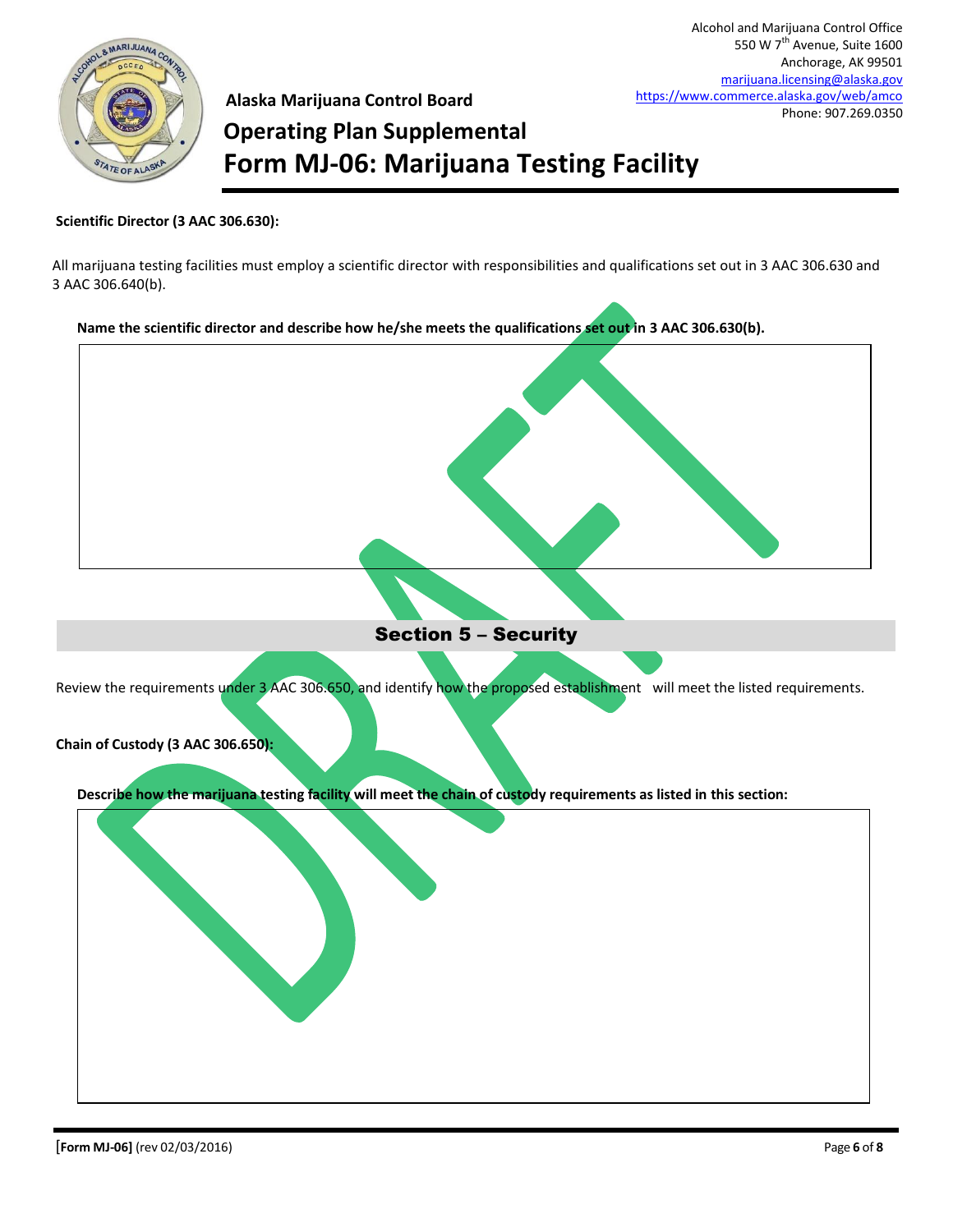

## **Alaska Marijuana Control Board Operating Plan Supplemental Form MJ-06: Marijuana Testing Facility**

| <b>Section 2 - Reporting and Records Retention</b>                                                                                                                                                               |                                               |
|------------------------------------------------------------------------------------------------------------------------------------------------------------------------------------------------------------------|-----------------------------------------------|
| Applicants should review 3 AAC 306.670 - 3 AAC 306.675 and be able to answer "Agree" to all items below.                                                                                                         |                                               |
| Reporting, Verification (3 AAC 306.670):                                                                                                                                                                         |                                               |
| The marijuana testing facility applicant:                                                                                                                                                                        | Agree Disagree                                |
| Has read, understands, and agrees to the reporting requirements outlined in 3 AAC 306.670(a)                                                                                                                     |                                               |
| Has read, understands, and agrees to the reporting requirements outlined in 3 AAC 306.670(b)                                                                                                                     |                                               |
| Records Retention (3 AAC 306.675):                                                                                                                                                                               |                                               |
| The marijuana testing facility applicant:                                                                                                                                                                        | Agree Disagree                                |
| Has read, understands, and agrees to the records retention requirements listed in 3 AAC 306.675                                                                                                                  |                                               |
| I declare under penalty of perjury that I have examined this form, including all accompanying schedules and statements, and to the best<br>of my knowledge and belief find it to be true, correct, and complete. |                                               |
| Signature of licensee                                                                                                                                                                                            |                                               |
| Printed name                                                                                                                                                                                                     |                                               |
|                                                                                                                                                                                                                  | Notary Public in and for the State of Alaska. |

My commission expires: